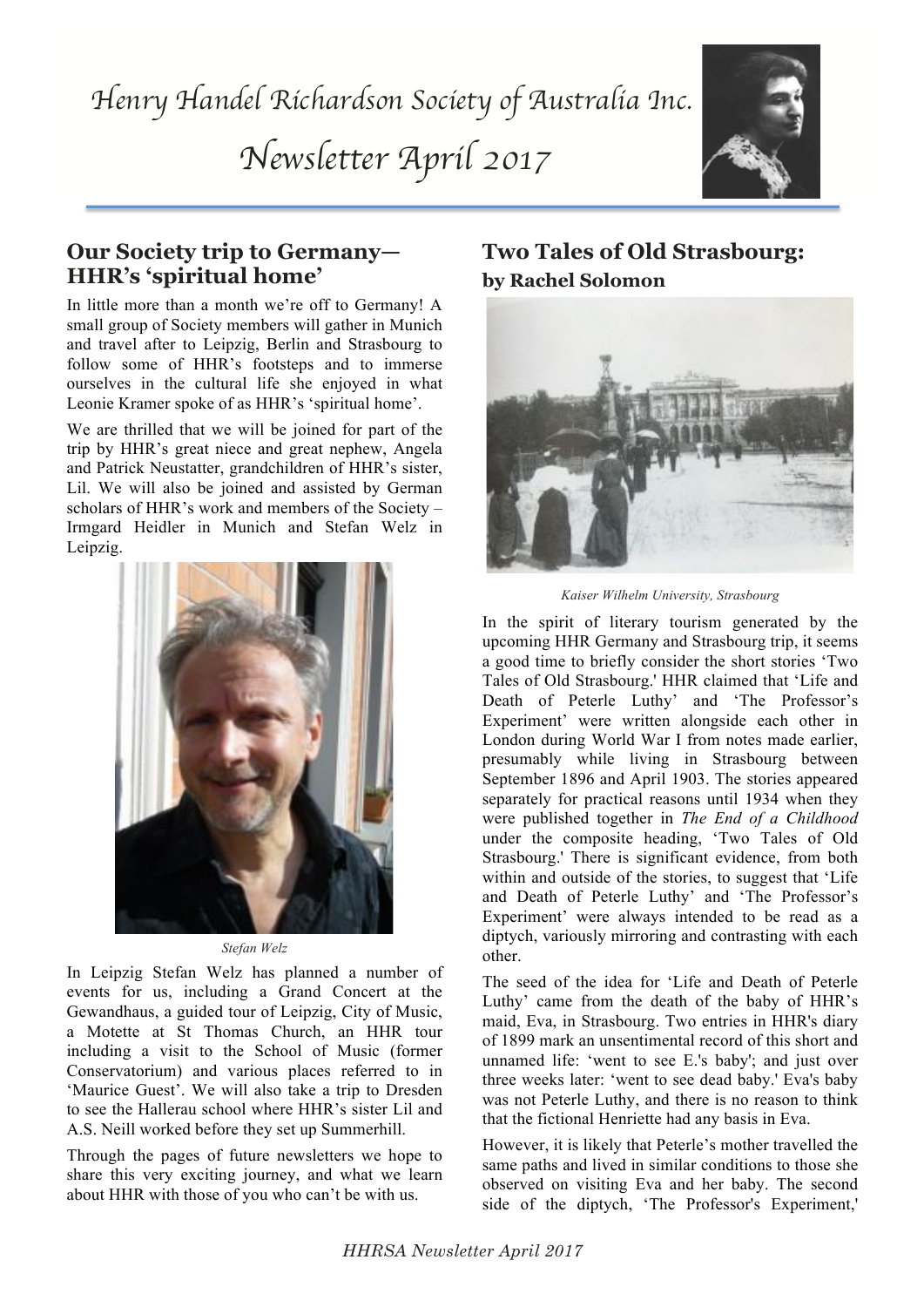originates from HHR's observations of the other side of the social spectrum: academic life in the newer parts of the city. As HHR's husband, John George Robertson was starting out his career and fulfilling his duties outside of the University, HHR wrote to her mother of her visit to the home of Professor Emil Koeppel and his sister. HHR's description of the Koeppels is very different from their likely fictional counterparts, Paulchen and Annemarie. However, it is probable that the imaginary foundations of the story were found somewhere in HHR's experiences of her role in accompanying JGR on his calls.

For the literary tourist eager to trace the steps of Henriette and the Professor, HHR provides detailed roadmaps as to the different paths they follow in Strasbourg throughout their respective stories. The tour in May this year will very likely follow the path taken by Henriette as she wheeled the new-born Peterle home from hospital. The participants may have the good fortune, arriving as they are in the same month as Peterle, to observe the bloom of 'snowy masses of fruit-blossom' as they pass by the buildings and monuments of the old section of the city. They will probably be too early to experience the full blooms and scents of the roses that the Professor enjoyed as he considered the contents of Elsa's reply to his marriage proposal on a hot June day. Nonetheless, much of the built environment in which the action takes place will still be visible.

Further to her detailed and evocative rendering of the physical landscape, HHR employed a more subtle technique derived from artistic tradition in order to create a more nuanced layer of meaning. HHR's original subtitle for 'Life and Death of Peterle Luthy' was 'An Interior' which she described as being 'in the style of the Dutch painters.' More specifically, she was referring to the seventeenth-century genre paintings which were characterised by realist domestic environments which often functioned as complex and ambiguous expressions of adult morality. Regarding themes and iconography, the 'Two Tales' can be seen as operating in the manner of the genre painting. In 'Life and Death of Peterle Luthy' the narrative of Peterle's short life, represented by detailed factual description, plot, character, and a chronological sequence of events veils a more covert narrative which is thematically defined by clandestine sexual relations, including incest. Likewise, in 'The Professor's Experiment'', HHR's successful implementation of impersonal, detached and often ironic narration provides for multiple levels of interpretation. The Professor, Annemarie, Elsa and Herr Braun can be seen as enacting a domestic drama concerning marriage, birth, and death. Additionally and, the relationships within the frame can be seen as manifestations of the Oedipal drama. In the early

1930s, the editors at *Good Housekeeping* magazine took it upon themselves to diminish or remove some such implications from HHR's texts. HHR reinstated her unillustrated original texts for publication in *Two Studies* ('Life and Death of Peterle Luthy') and *The End of a Childhood* ('Two Tales of Old Strasbourg'). Readers of these restored stories will be mindful, in passing the half-timber houses in the Tanners' Quarters in la Petite France or the solid apartment buildings that once were occupied by academics of the University, that behind closed doors all is not necessarily as it seems.



*Rachel Solomon*

#### **About Rachel**

Rachel completed a PhD on HHR's short stories at Monash University supervised by Bruce Steele. She was the Research Assistant on the Monash Henry Handel Richardson Project, which saw the publication of Clive Probyn and Bruce Steele's *Henry Handel Richardson: the Letters*, 3 vols, Miegunyah Press, Melbourne University Press (Melbourne, 2000), which bears her name on the title pages.

#### **A Maldon Weekend – March 25-6**

As the Castlemaine Festival had organised a HHR event at the Maldon Athenaeum on March 25 the Society combined this with the AGM and our annual oration on Sunday morning.

#### **At the Maldon Atheneum**

Thirty people crowded into the small Athenaeum Library in Maldon on Saturday March 25 to hear writer, Robyn Davidson, author of 'Tracks', and writer, blogger, editor Angela Meyer share their ideas in a lively conversation about 'The Fortunes of Richard Mahony' and HHR's work in general as part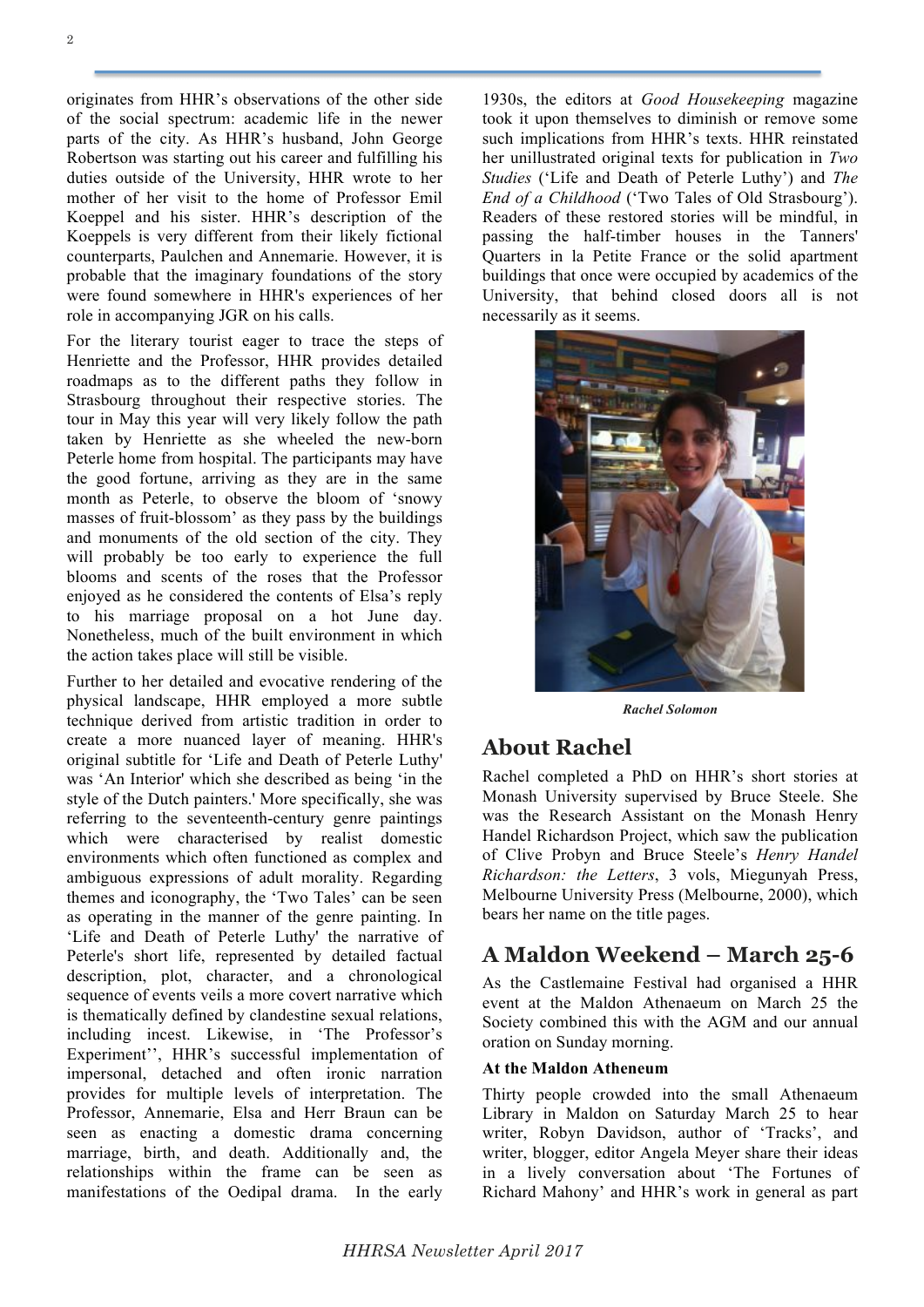of the Castlemaine State Festival. Angela hastened to tell us that they spoke 'as enthusiasts, not experts'. Their enthusiasm was certainly evident and well appreciated by the audience.



*Robyn Davidson and Angela Meyer at the Maldon Athenaeum Library (Note Angela's well marked copy of 'The Fortunes of Richard Mahony'!)*

Both writers had vivid experiences of reading 'The Fortunes'. Robyn took the book to India to read in preparation for the Maldon event and had the pleasure of reading it in one gulp over a week. She was 'completely bowled over' by it, finding herself in tears as she came to the end. Angela was asked to read and review it for 'Lifted Brow' a number of years ago and was at first shocked at the book's size, but once she started reading couldn't believe how wonderful it was.

Both writers admired Richardson's characterisation and Robyn spoke particularly about the extraordinary character of Mary Mahony and the telling portrait of a marriage created by HHR. Richard Mahony 'would have been a pain to live with', Robyn said, and yet both writers spoke admiringly of the way Richardson allows us to feel for both Richard and Mary. They also agreed that 'Richardson does vanity, pride and embarrassment really well', and referred to passages in 'The Getting of Wisdom' and 'The Fortunes'.

Robyn spoke of the way the countryside is seen to destroy characters such as Richard and Purdie. The country was a source of 'so much wounding and disappointment'.

Angela and Robyn concluded with concern and a touch of gloom that HHR is not more well known. Why is this the case? Why aren't more people interested? Why isn't more being done about it?

In the lively discussion that followed the presentation, answers were offered to the questions posed. The fact that the event was booked out very shortly after it was first advertised, and many people were disappointed that it was not moved to a larger venue, suggests a great interest in HHR's work.

Reference was made to Text Publishing and the work they have done in their Classics Series in publishing

and promoting the work of HHR and other Australian writers. Also the NSW Writers' Centre in choosing HHR for this year in their 'Honouring Australian Writers' series. Interestingly the session on HHR they organised at the NSW State Library was also booked out, attracting about 200 attendees and more waiting outside.

Acknowledgement was also made to the Stella Prize Committee that does great work in promoting the work of Australian women writers in schools.

And last but not at all least we might consider the work of the HHR Society. Perhaps the questions could be taken as a challenge to we members of the Society whose aim it is to promote HHR's work. A glance at the list of HHR events held in the last 12 months (see President's Report at the AGM) suggest that interest in HHR's work is alive and well!



*Lee Mead on the right, and fellow Maldon resident at the Athenaeum event*

Those of you who attended earlier Maldon events will recognise Lee Mead, former joint postmistress of the Maldon Post Office. Lee and her partner Jan did much to promote HHR in their time in the Post Office, including the acquisition of the HHR franking stamp commemorating HHR's time in Maldon. Visitors to Maldon Post Office can request to have their mail franked with this stamp.

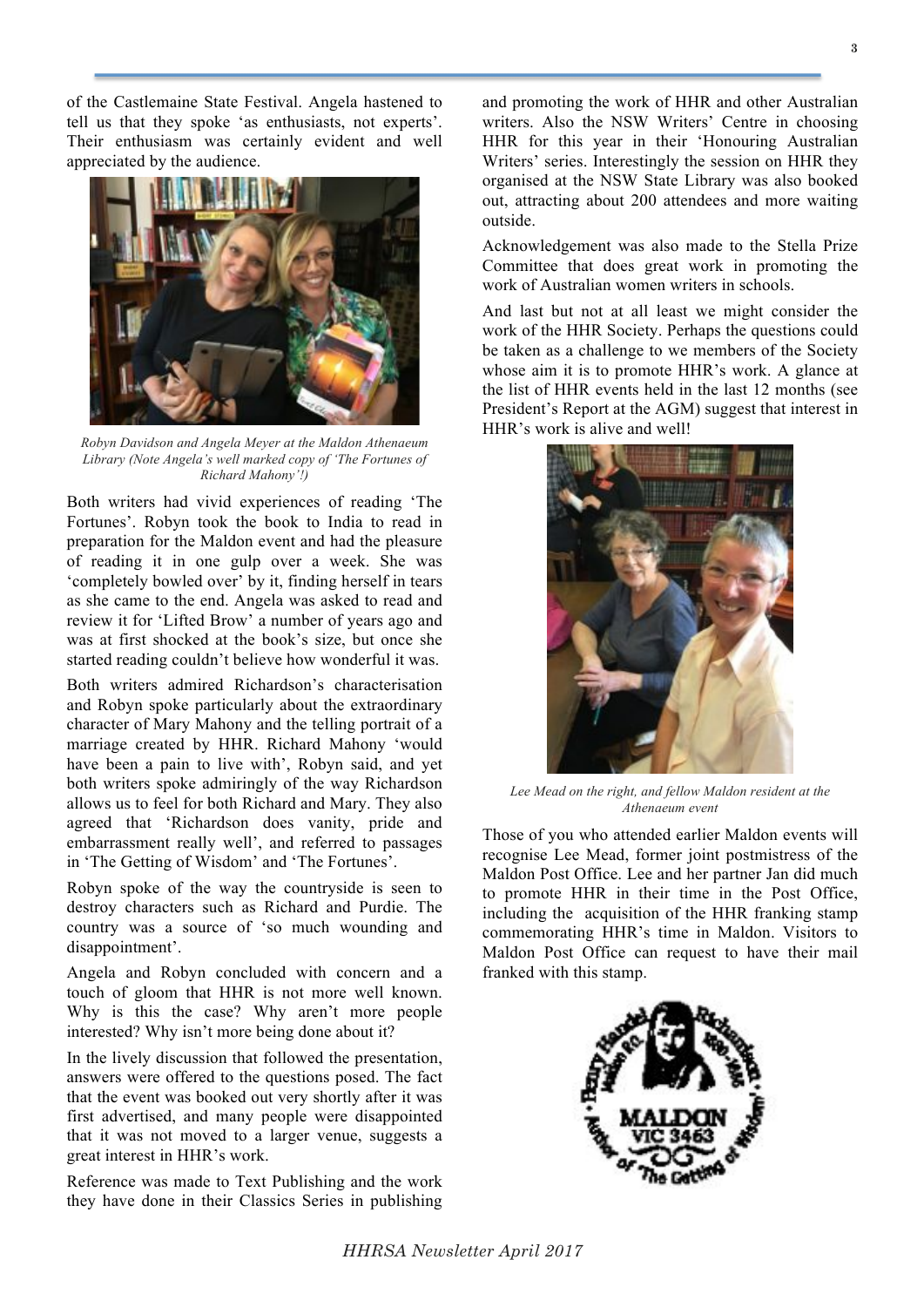#### **Dinner at the Maldon Hotel**

On Saturday night those of us who'd managed to get tickets for the afternoon event gathered at the Maldon Hotel with some Maldon members for a companionable meal.



*(L-R) Lesley Cooper from Lilydale, Dot Charles from Wonthaggi, and Marie Bell and Helen McBurney from Maldon*



*(L-R) Helen Macrae, Carolyn Mooney and husband Robert (all from Melbourne) and Graeme Charles from Wonthaggi*

## **2017 AGM in Maldon**



*A beautiful autumn morning in Maldon*

This year the AGM was held in Maldon at the Community Hall.

Graeme Charles as President reported that this had been a busy and successful year for the Society. Five excellent newsletters were published and emailed to over 100 members with an extra 25 mail outs. Graeme extended the Society's thanks to editor, Janey Runci, and to Meg Probyn who has continued to format each issue.

The January 2016 HHR Birthday event at Chiltern included the Oration by Brigid Magner on Literary Tourism. Later in April the Society participated in the program of events in Chiltern as part of the National Trust's Heritage Festival, organising an address by Dr. Sylvia Martin: *Aileen Palmer's Getting of Wisdom*.

Links with two of the HHR Victorian towns— Queenscliff and Koroit—have been strengthened. Janey Runci and Helen Macrae attended an enactment of a scene in the life of the Richardson family in the house where they lived in Queenscliff in the 1870s, an event for History Week October 2016. A group of HHR Society members gathered in Koroit on 29 October 2016 to meet with members of the Koroit and District Historical Society and to visit the grave of Walter Richardson at the Tower Hill Cemetery. The Society hopes to further strengthen links with these two towns and perhaps recruit a committee member from each of these significant places.

The Society assisted with a highly successful and well-attended event at the NSW State Library in August (*Honouring Australian Writers: HHR*). The first Writer's Fellowship at Varuna Writers Centre (*The HHR Fellowship for Short Story Writin*g) has been awarded to Peggy Frew. The resources of the Society were stretched with the previous Writing Competitions and Janey Runci has worked to develop this relationship with the Writers Centre. It is planned to award the fellowship every two years.

Graeme thanked all committee members for their support and contributions during the year.

Two motions were put to the meeting and passed.

**Motion 1:** That the membership fee of \$15 paid by new members after June 30 will cover their membership for the year they join and the following year.

**Motion 2**: That membership fees for overseas members be waived.

**Elections were held with the following results:**

President: Graeme Charles

Vice-President: Janey Runci

Secretary: Heather McNeill

Treasurer: Helen Macrae

Ordinary members: Gloria Banks, Rachel Solomon, Bronwyn Minifie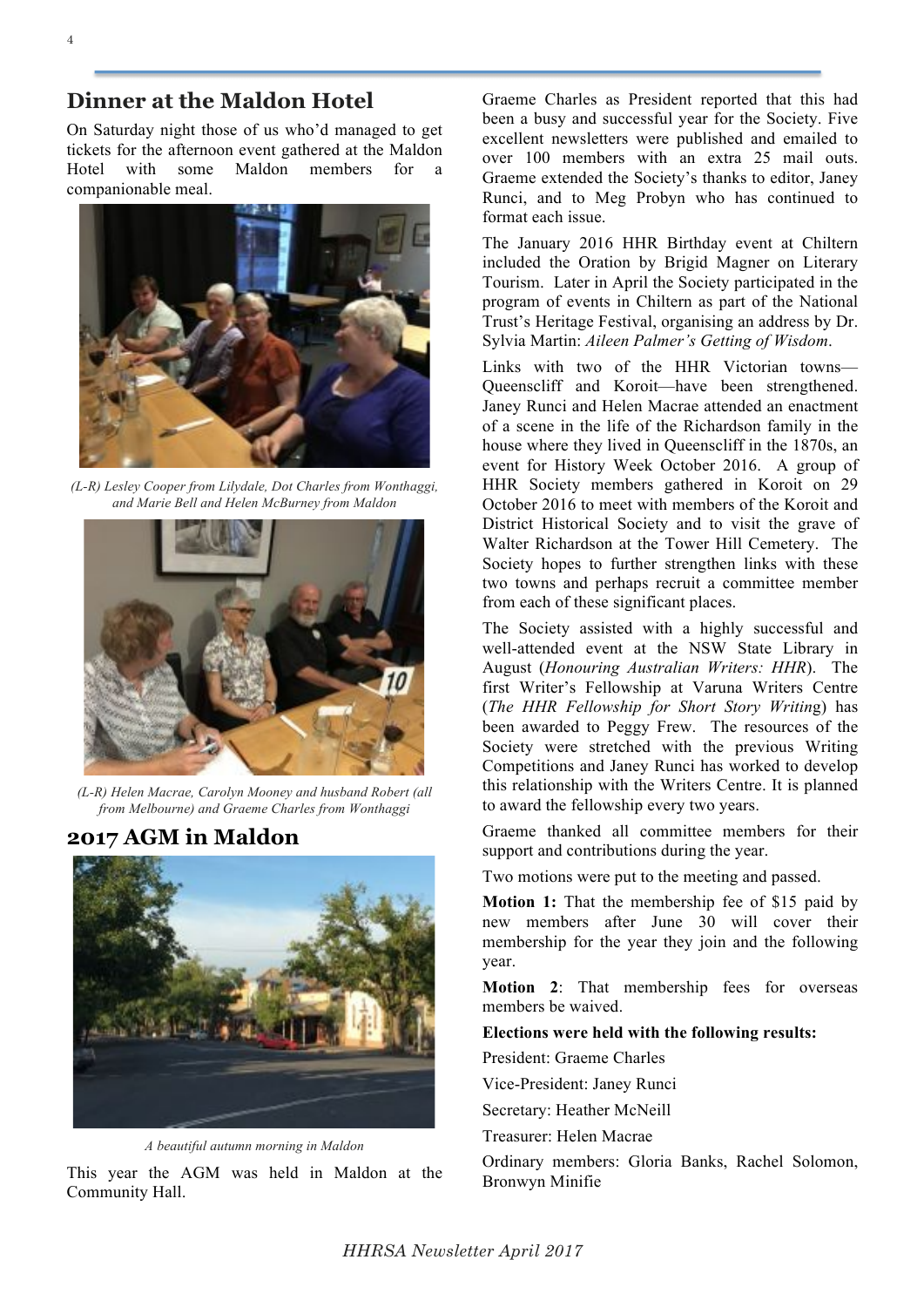## **2017 Oration – Placing HHR in Germany**

'Placing HHR in Germany' was the timely oration delivered by Dr Irmgard Heidler in the Maldon Community Hall to an appreciative audience on Sunday, March 26. Dr Heidler demonstrated the many influences on HHR's work from her very important time in Germany, including music, architecture and literature. Leipzig at the time was the centre of the book industry and Munich was the cultural capital.

Writers and artists met in cafes and inns, and although there was a military presence, it was largely theatrical as evidenced in the gaudy costumes in the photos Dr Heidler showed. HHR read very widely in German literature, often for her husband who had great trust in her judgement as he worked on 'A History of German Literature'. HHR participated in the Modernist movement in her time in Germany.

Dr Heidler also gave fascinating information about the relationship between HHR and Lil and Otto Neustatter.

The above are just a few of the thoughts Dr Heidler offered. The full text of the oration will eventually be available on our website.

*Dr Irmgard Heidler at the Maldon Community Hall*

The Society thanks member Helen McBurney for her work in booking the hall and organising equipment for Dr Heidler. Also Helen and Marie Bell for the emergency printing of Dr Heidler's talk.

HHR books, bags and cards continued to sell at a small table set up for the purpose at the hall.

# **Lunch and HHR walk in Maldon**

Those who were able to stay on after the oration repaired to one of Maldon's lovely cafes – Le Sel –

and spent a couple of happy hours in the leafy back garden.



*At lunch*

At the end of the lunch Helen McBurney, local member and joint author of *Henry Handel Richardson in Maldon*, took the German visitors for a HHR tour of the town.

#### **HHR in the air**

**Fiona Richardson:** In a recent article in 'The Age' Fiona Richardson, the Victorian Minister for Women, bemoaned what she called 'the stony silence over the history of commendable women'. She listed HHR as one of the 'notable women Victoria can lay claim to'.

**Don Watson:** Those of you who've read Don Watson's book, *The Bush*, may have noticed the reference to *The Fortunes of Richard Mahony* where Watson sees the bush as mirroring 'the hero's personal confusion and decline into madness'.

#### **Welcome to new members: Di Parsons and Anne Venn**



*New member, Di Parsons assists our treasurer, Helen Macrae in Di's wonderful bookshop*